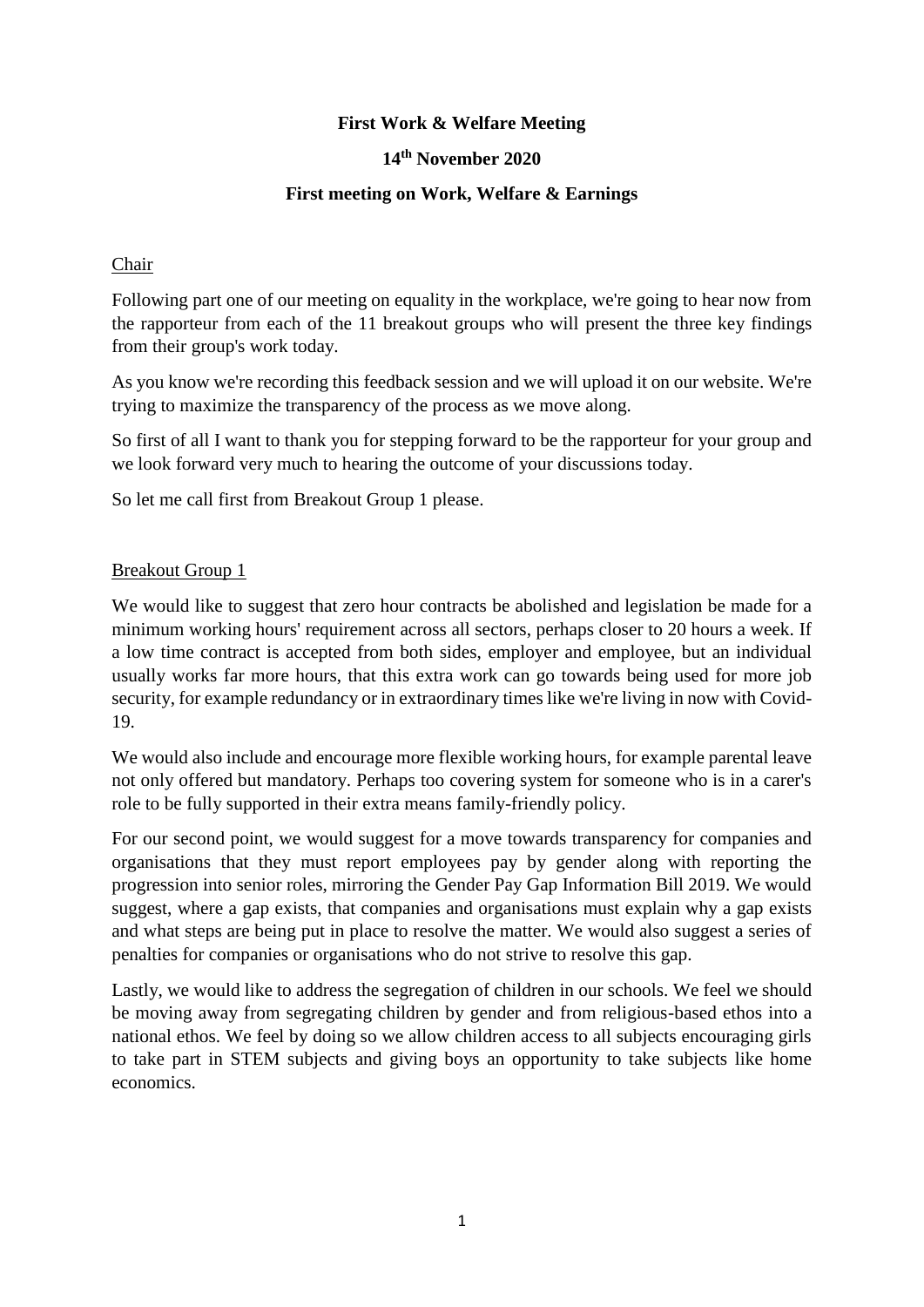### Chair

Okay, that's great, very succinct thank you very much. Now we're going to come next to Breakout Group 2 please.

### Breakout Group 2

Firstly, we would like to recommend a reporting process or a publication, a way that companies and organisations would bring transparency to their commitment and their achievements in narrowing the gender pay gap, in achieving gender equality, dignity at work policies and respecting diversity within their organisations.

Secondly, we would recommend a move to a living wage and access for those particularly in non-unionized workforces to have a voice or a mechanism for accessing the same rights or collective bargaining or a similar process that those in unions currently have too.

Then we would also like to recommend progressive family and care and supports for all caring, not just childcare, including publicly funding childcare which will allow the government to leverage its influence there in achieving better pay and in a mostly feminised workforce there in childcare. Also along those lines that government contracts and public contracts would meet a charter on gender equality so that contracts are no longer just cost focused but look at the broader issues, such as gender equality, and leverage influence in that way.

#### Chair

That's great, thank you very much. Again, 3 well-made points. Next from Group 3 please.

#### Breakout Group 3

Our group's first point is to introduce a living wage and so introduce a minimum working hours requirements.

Our second point was a publicly funded childcare with contribution from parents perhaps. Maybe attaching the crèches to schools so the child is starting at the age of two, and going right away and the benefit of that obviously is that you can start gender education earlier as well.

Then our third point is collective bargaining and gender pay reporting for any company with more than 25 employees.

#### Chair

Okay thanks very much. We're beginning to hear certain themes coming through across the different groups but with some differences as well. That's what makes it interesting.

So let's hear how Group 4 got on.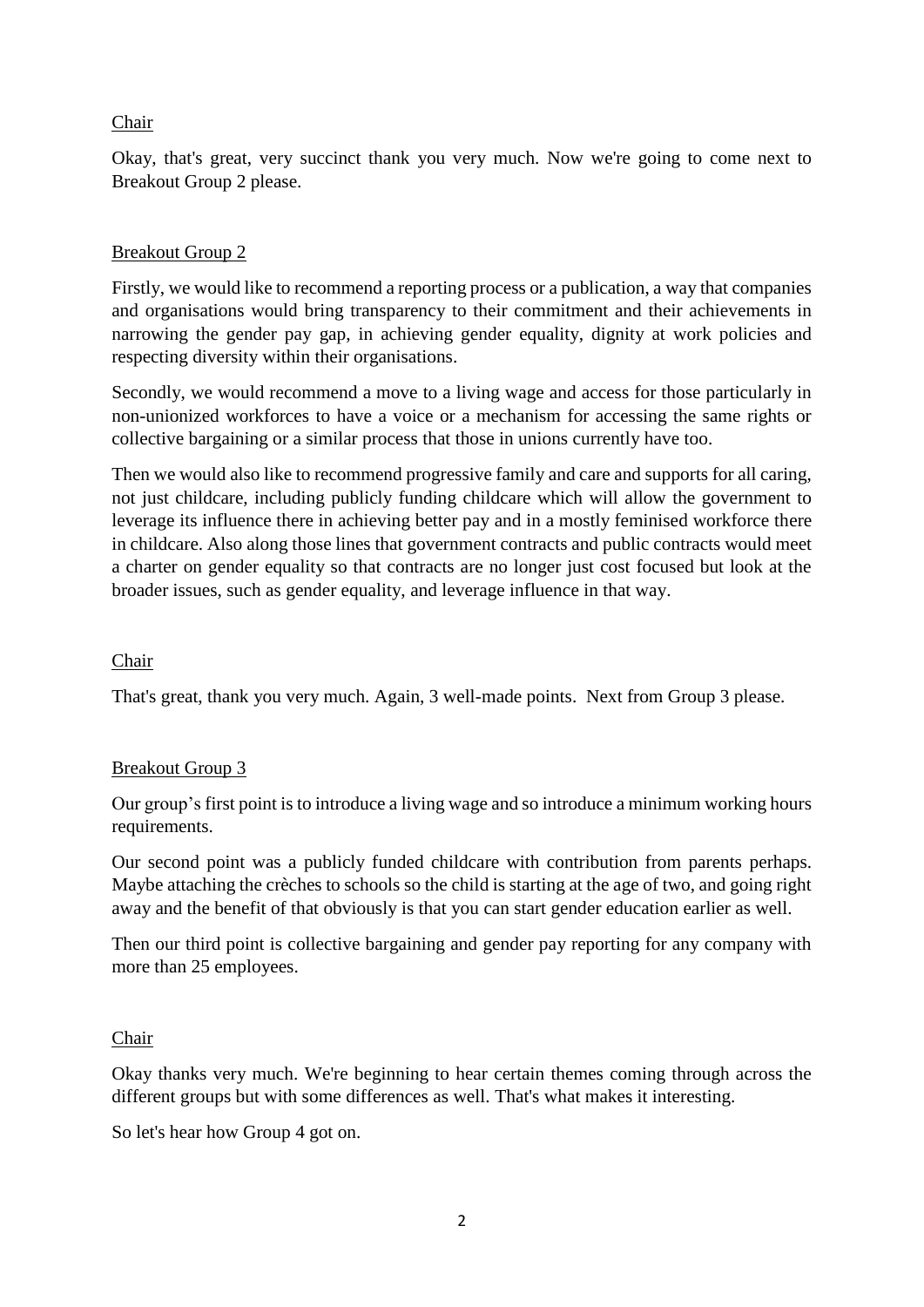# Breakout Group 4

The first point we have is a publicly funded childcare, improved access and affordability for childcare universally, so childcare would be our priority.

The second one would be the living wage. Increase the national wage to the living wage, maybe take a look at the system of the German's and the German system for the medium wage and implement the procedures they have adopted and also to abolish the zero hour contract.

Thirdly, the education and mentoring so kind of amalgamated these two. Open schools and employment, addressing segregation in schools, stereotyping needs to be addressed, tackle education system and ensure equal angles both for female and male, maybe more career guidance given for equal opportunities but also in employment mentoring employees to maybe give them even more progression and opportunities within the employment. Just at the end, consideration of the abolishment of same-sex schools, so hopefully I got that across.

# Chair

You did get that across loud and clear, thanks very much. Next we're moving to Group 5.

# Breakout Group 5

Group 5 would like to see, in the employment sector, we'd like to see legislation to introduce the transparency of the gender pay gap in companies, blind recruitment where possible and the suggestion of an equality officer as we've seen with Covid officers to support employees in companies and to have someone to stand up and help them in their search for equality.

We'd like to see parental leave for both parents, however that family unit may be made up. The group would also like to see the introduction of the living wage with subsidies from small and medium enterprises.

In education we would like to see education at an early age to reduce gender stereotypes and improve quality, and in the workplace, to roll out seminars or presentations on equality and discrimination. We feel there's a need to remove the unconscious bias and behaviours that currently are taking place in the workplace.

# Chair

Thanks for that. I think again that some themes are coming through from almost every group and that's very interesting.

So let's hear now what went on in Group 6 please.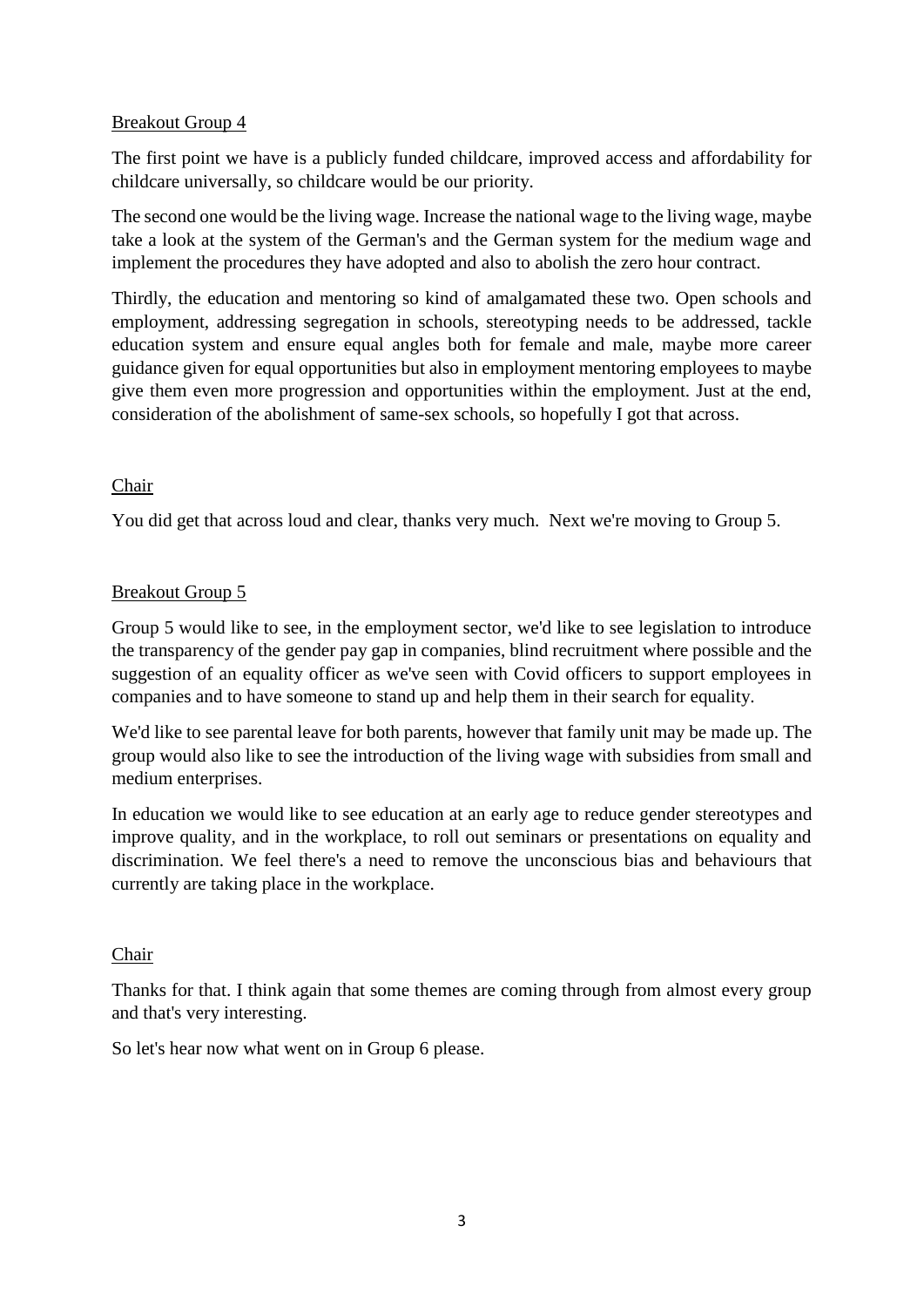### Breakout Group 6

Group 6 decided that we would like to see the living wage rate of pay implemented for everybody and that there should be a universal basic income for people who are not working, for people on disability benefits or illness benefits.

We also decided that all employees should get contracts of employment with information on employment rights, rates of pay etc., but that this should be in plain English that people can understand what they're getting and not in legalese, and that the current laws should be enforced.

We also thought that companies or organisations with 50 or more employees should have mandatory transparent reporting systems in place for all payments made to employees including bonuses, rates of pay and to be reported on a gender basis.

We also, we're sneaking in a fourth one here, that equal emphasis on all types of employment should be given in schools so that children understand the value of all types of employment and that they can make a good income from all types of work, not just the academic work but other work as well.

### Chair

Thank you very much again. You're not the only group to put an emphasis on the education side of things as well as picking up common themes and that's very helpful.

Now we come to Group 7 please.

# Breakout Group 7

The vast majority of us agreed with the national living wage. Obviously you know, steps should be taken to ensure that it doesn't kind of fall below or near the minimum wage, it actually has to be a distinct separate policy that allows people to literally live. That was virtually unanimous in our group.

The next one was effectively a kind of a national PR awareness changing attitudes campaign that should be directed at career guidance counsellors, teachers, parents, people who influence young people that you know, students in secondary schools in particular themselves, about the choices that are out there. Like one example was given about somebody in the group who wanted to be an electrician but she was told by her parents that that wasn't right for her because she was a girl and she was told to be an instead and now all her electrician friends are making more money. So in other words, you know even things like influencing RTE, you know characters in soaps you know who are doing non-stereotypical roles, be they men or women, you know to actually influence people about the choices that are out there and that they shouldn't be sectioned into jobs for men and jobs for women. So we need a national change of awareness, a serious PR campaign directed at people who are making these decisions or influence the decision makers.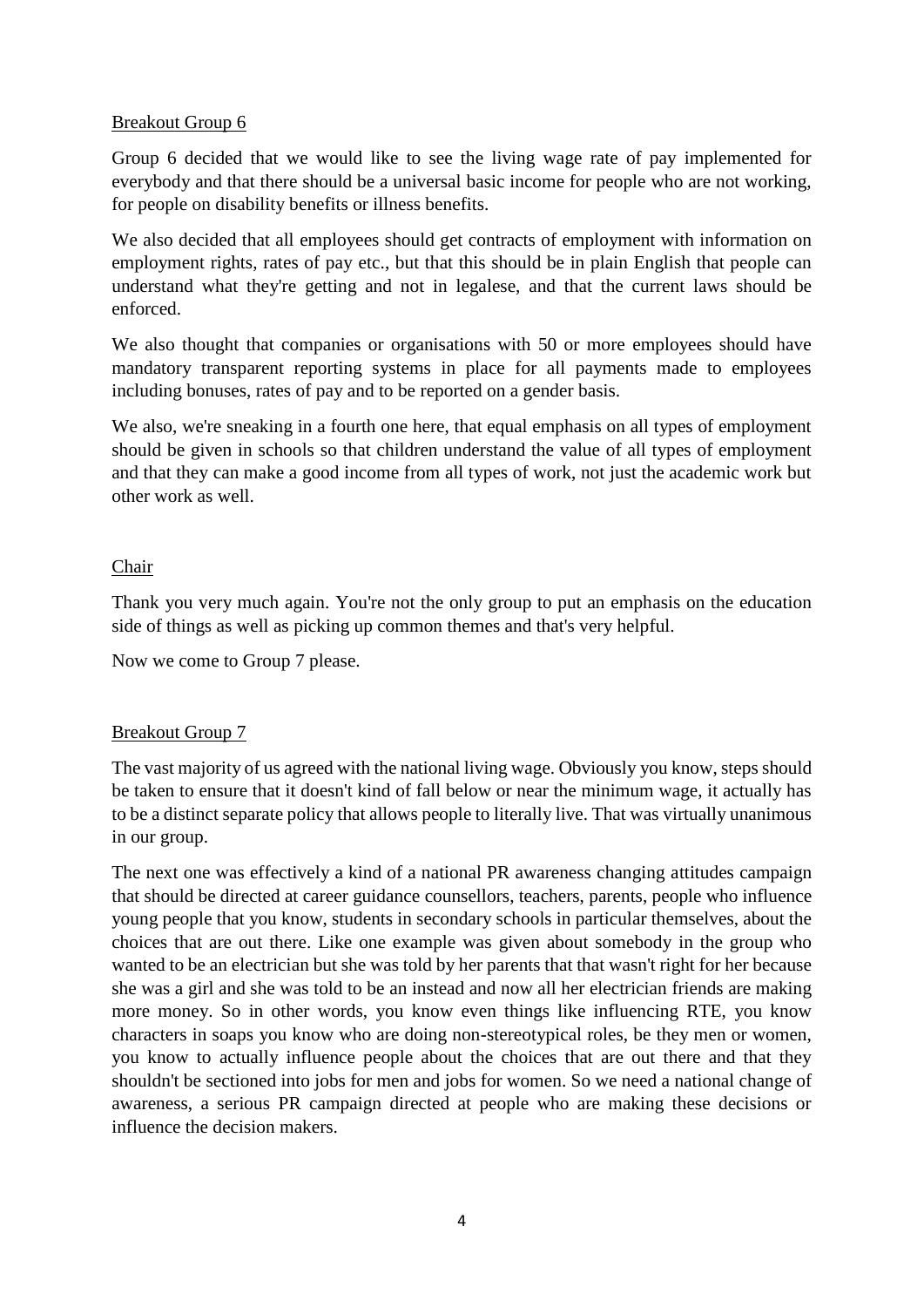Then thirdly, there was the care workers and you know people living in care, you know low paid care roles, you know say in crèches and childcare units and so forth, I mean they are qualified workers, they have to actually get a level 6 I think to actually work there. They seem to be very low paid and I think you know we want to have recognition for people in low pay who are qualified, who have got certificates so that includes things like security work and other jobs as well. You know that we want them to be paid according to the fact that they are qualified you know to do these roles they've studied to do these roles and so forth.

So that was point three you know. We felt you know pay and recognition given to those you know in those important sectors. You know like if you're working in childcare I mean you have some of the responsibilities of a primary teacher in terms of your duty of care you know, so why shouldn't that be recognized in terms of wages and in terms of general respect for their qualifications.

# Chair

Okay thanks very much. That's great to get all of the thoughts from your group.

Now Group number 8 is next please.

# Breakout Group 8

Refreshing to hear, like you say, the themes that are kind of emanating from the discussion and like I said it's refreshing to see that other groups have discussed very similar and have similar recommendations.

We decided that our three most important points as we saw them were, in an effort to address low pay and feminised job that we look to have a pay equalisation across industry in recognition of qualifications, because that's what we believed was the right thing to do.

The second recommendation was like most other groups, Group 8 were adamant that the implementation of a living wage is hugely important, while cognizant of the impact on small and medium business but it's something that has to happen and we believe will go a long part of the way in addressing any disparity.

Then the third point we wanted to make was that we'd like to recommend or advise that progressive and family policy be developed to include affordable childcare and parental leave and the likes of it.

There was lots of other discussion around abolishing zero hour contracts and the abolition of all unpaid work cos there was some testaments to the unpaid work that the low paid jobs do where people stay on after hours for cleaning duties that would go unpaid and the abolition of that is really important. So yeah like you say common themes to a lot of the groups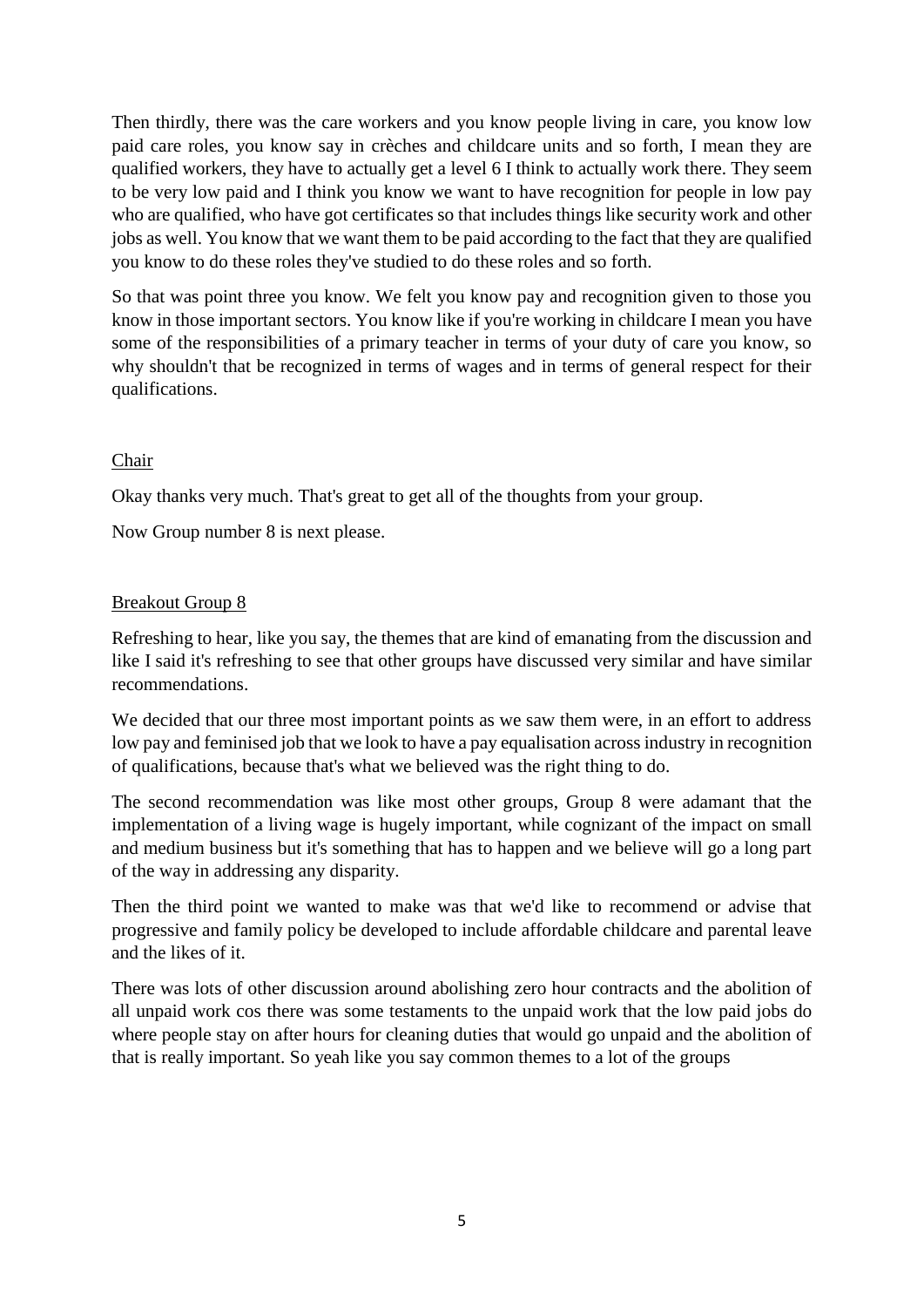## Chair

Okay that's great. It's very good to hear both where groups agreed and disagreed, that all helps us build up the overall picture.

Next we come to Group 9 please.

### Breakout Group 9

Its common themes again, we start off with number one childcare, to make it affordable, to revolutionise the policies, practice, procedures and increase state funding, to increase the substance support of childcare particularly for low paid, disabled or certain minority and migrant workers, to look at that piece.

Then on number two, we have a strap line to explain, educate and enforce, the three E's we're calling them, and we're saying that there has to be explanation and education for all employees and employers around terms and conditions, work practice etc., and on the enforcement side we'd like to see an ombudsperson to take forward any issues in relation to terms and conditions and work practice and gender equality.

As a side-line to that we want to see company accounts. Companies and corporations, big and small, have to produce accounts annually. Within their company accounts, we want to see potentially a piece on the gender pay gap and gender equality practices within that company and that could be submitted back to the ombudsperson or that particular office.

Then our point three is to look at applying the appropriate pathway and support to increase the minimum working wage to the living wage and also as other members have called out, or tables, to put in place practices and supports for small term businesses. As we say there's the Small Firms Association employ 97% of people in Ireland, small businesses of 10 to 15 to 20 people, supports are in place for them if we are really serious about implementing a standard or a bar of standard for the living wage. That's it from us.

#### Chair

Okay great thanks very much. Again very clear and precise. So Group 10 please.

#### Breakout Group 10

Under childcare, we'd like to see some reform of the sector and we'd like the government to have a long hard look at the insurance costs and maybe introduce tax allowances or tax breaks for parents and for the right of the employees to be able to organize and be recognized by their employers.

On the living wage, we'd like to see a move towards the living wage, maybe inflation-proofed and abolish zero hour contracts and wage transparency.

And on the third point, we have either a Minister or an Ombudsperson appointed for equality. And that's about it.